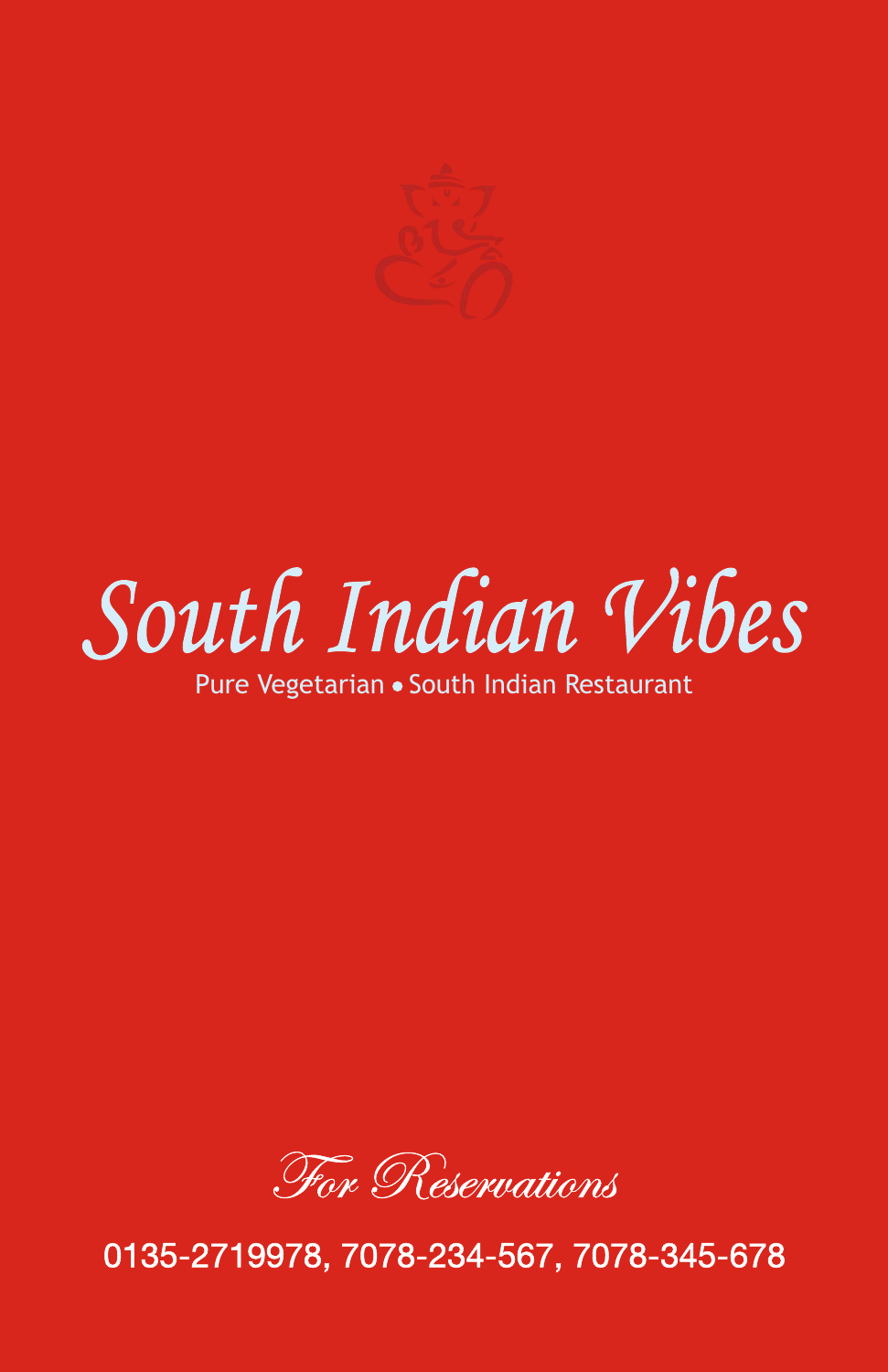| <b>STARTERS</b>                                                                 | Single Double    |
|---------------------------------------------------------------------------------|------------------|
| Idli / Rasam Idli<br>Vada / Rasam Vada / Aloo Bonda                             | 65/105<br>65/105 |
| Dahi Idli / Rava Idli<br>Masala Vada / Dahi Vada                                | 75/115<br>75/115 |
| Idli Vada / Upma / Poori Bhaaji                                                 | 105              |
| <b>BEVERAGES</b>                                                                |                  |
| <b>Mineral Water</b><br><b>Soft Drink</b>                                       | 50<br>55         |
| <b>Lemon Soda</b>                                                               | 65               |
| <b>Butter Milk</b><br>Milk Shake (Ask for flavour)                              | 55<br>95         |
| Tea / Filter Coffee                                                             | 55/65            |
| Sweet Lassi / Mango Lassi<br>Cold Coffee / Cold Coffee with Ice Cream           | 65/95<br>75/95   |
|                                                                                 |                  |
| <b>PLATTER</b>                                                                  | 225              |
| 1Pc. Idli, 1Pc. Vada, Mini Masala Dosa,<br>Mini Onion Uttapam, Sambhar, Chutney |                  |
|                                                                                 |                  |
| <b>THALI</b><br>2 Vegetables, Rasam, Sambhar, 4 Pooris,                         |                  |
| Rice, Pickle, Papad, Curd & Sweet                                               | 225              |
|                                                                                 |                  |
| <b>RICE</b><br><b>Rasam Rice / Sambhar Rice</b>                                 | 125              |
| <b>Curd Rice / Lemon Rice</b><br><b>Tomato / Tamarind / Coconut Rice</b>        | 135<br>135       |
|                                                                                 |                  |
| <b>UTTAPAMS</b>                                                                 |                  |
| <b>Plain Uttapam</b><br>Tomato / Coconut / Onion Uttapam                        | 135<br>155       |
| Tomato Onion / Tomato Coconut Uttapam                                           | 155              |
| Vegetable / Mixed Vegetable Uttapam<br><b>Paneer Uttapam</b>                    | 155<br>185       |
| <b>Govt. Taxes Extra as Applicable</b>                                          |                  |

**Rates May Change Without Prior Notice**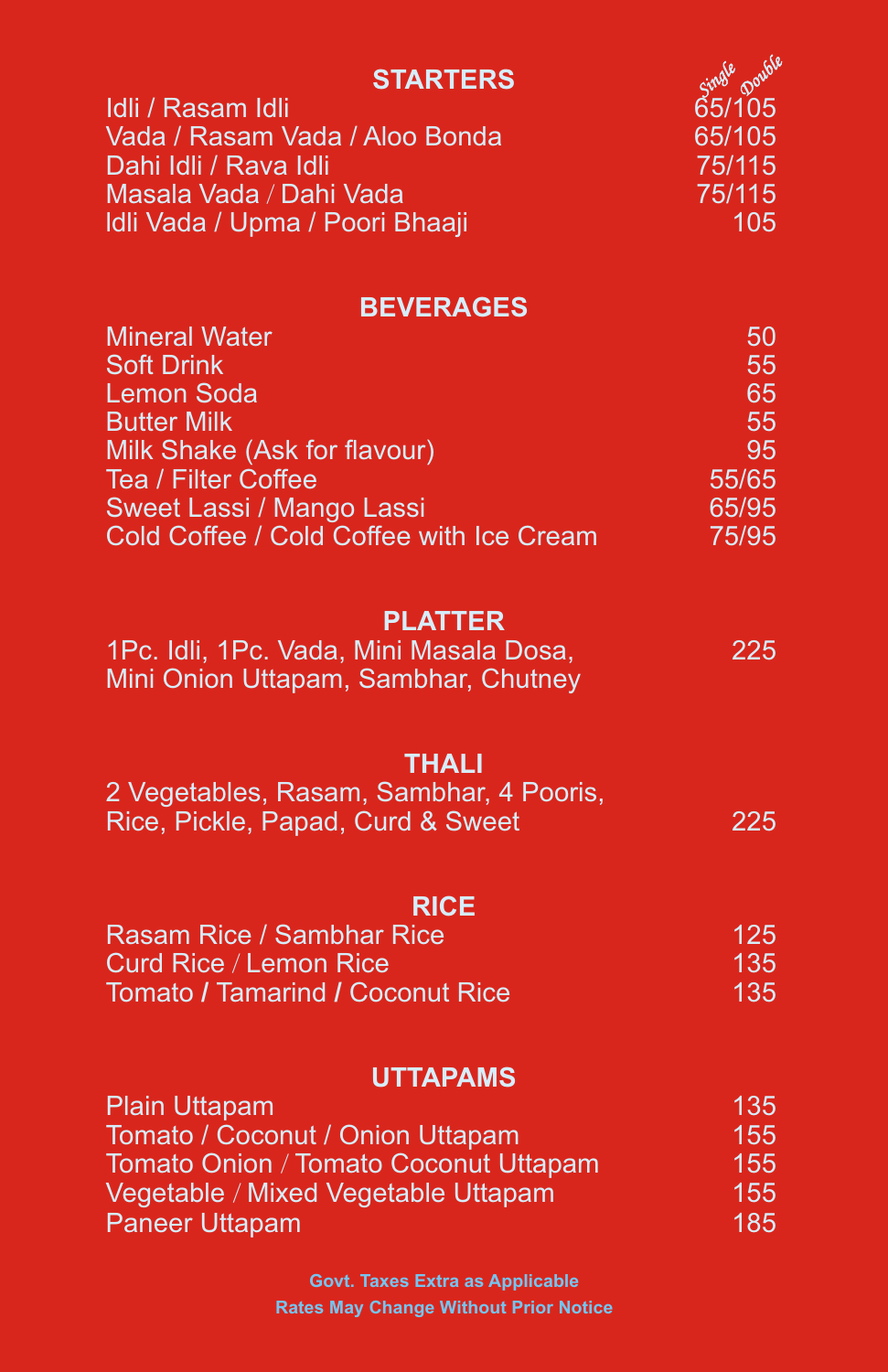## **DOSAS**

| Plain / Masala Dosa                       | 125/135 |
|-------------------------------------------|---------|
| Paper Plain / Paper Masala Dosa           | 145/155 |
| Onion Plain / Onion Masala Dosa           | 135/145 |
| <b>Butter Plain / Butter Masala Dosa</b>  | 145/155 |
| Mysore Plain / Mysore Masala Dosa         | 145/155 |
| Rava Plain / Rava Masala Dosa             | 145/155 |
| Onion Rava Plain / Onion Rava Masala Dosa | 155/165 |
| <b>Mysore Butter Masala Dosa</b>          | 175     |
| <b>Coconut Rava Plain Dosa</b>            | 155     |
| <b>Coconut Rava Masala Dosa</b>           | 165     |
| <b>Vegetable Rava Plain Dosa</b>          | 155     |
| Vegetable Rava Masala Dosa                | 165     |
| <b>Butter Rava Plain Dosa</b>             | 165     |
| <b>Butter Rava Masala Dosa</b>            | 175     |
| <b>Butter Onion Rava Masala Dosa</b>      | 185     |
| <b>Ghee Roast Plain Dosa</b>              | 155     |
| <b>Ghee Roast Masala Dosa</b>             | 165     |
| <b>Mysore Rava Plain Dosa</b>             | 165     |
| <b>Mysore Rava Masala Dosa</b>            | 175     |
| <b>Mysore Rava Onion Masala Dosa</b>      | 185     |
| <b>Paneer Dosa</b>                        | 175     |
| <b>Rava Paneer Dosa</b>                   | 185     |
| <b>Onion Rava Paneer Dosa</b>             | 195     |
| <b>Mysore Paneer Dosa</b>                 | 195     |
| <b>Mysore Rava Paneer Dosa</b>            | 195     |
| <b>Special Dosa</b>                       | 195     |
| <b>Cheese Dosa</b>                        | 175     |
| <b>Noodle Dosa</b>                        | 175     |
| <b>Chocolate Dosa</b>                     | 175     |
| <b>Family Dosa</b>                        | 595     |

## **DESSERTS**

| <b>Gulab Jamun</b>           | 55.          |
|------------------------------|--------------|
| Ice Cream (Ask for Flavours) | 55           |
| Rava Kesari                  | $95^{\circ}$ |

**Govt. Taxes Extra as Applicable Rates May Change Without Prior Notice**